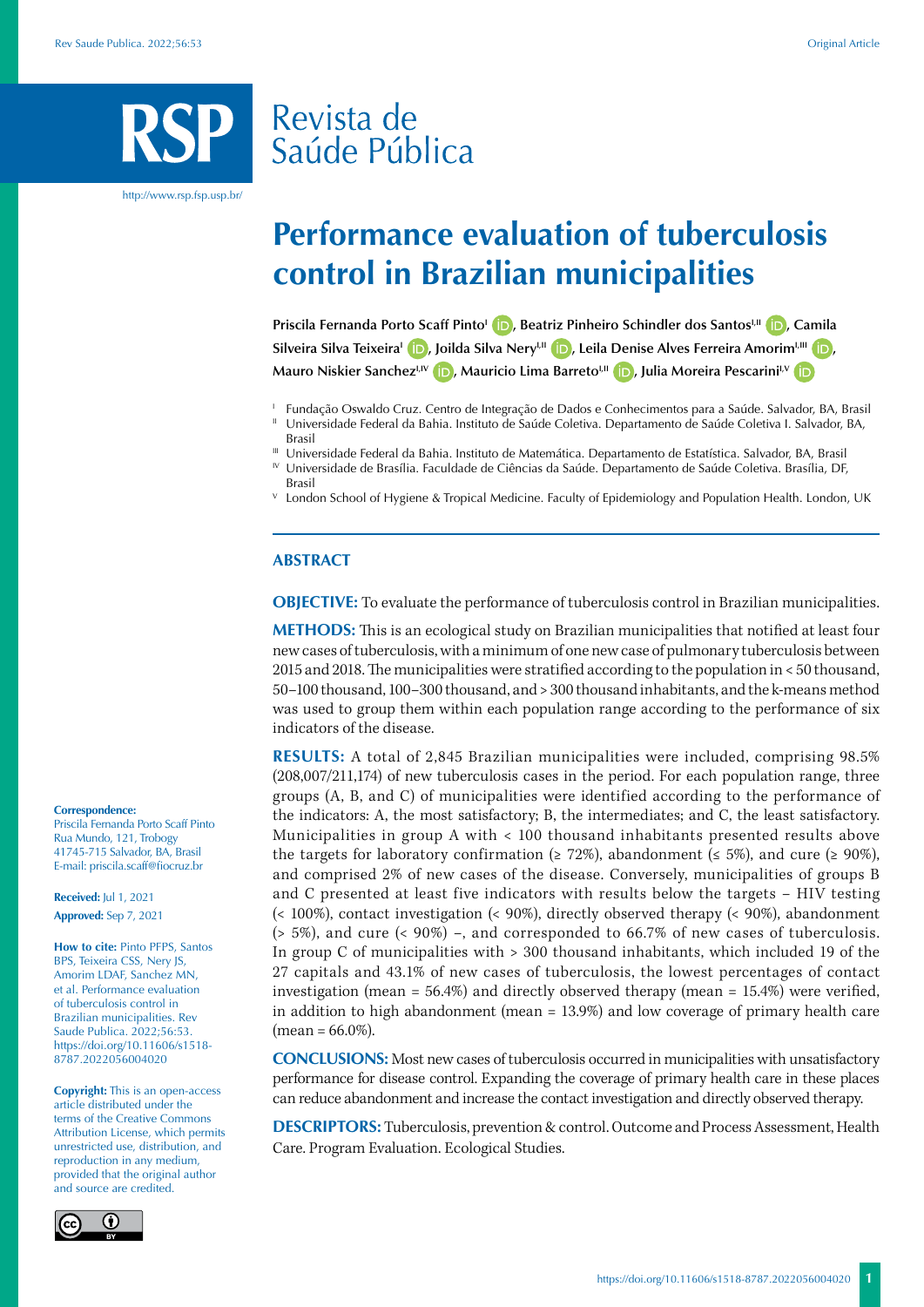# **INTRODUCTION**

Brazil is among the thirty countries with the highest number of tuberculosis cases<sup>1</sup>. In 2020, 66,800 new cases of the disease were notified and the incidence was 31.6 per 100 thousand inhabitants, values lower than expected due to the covid-19 pandemic, considering that in 2019 the incidence was 37.4 per 100 thousand inhabitants and mortality was 2.2 per 100 thousand inhabitants<sup>2</sup>. The *Plano Nacional pelo Fim da Tuberculose como Problema de Saúde Pública* (National Plan for Ending Tuberculosis as a Public Health Issue) was launched in 2017 with targets to reduce the incidence to less than 10/100 thousand inhabitants and mortality to less than 1/100 thousand inhabitants by  $2035^3$ . .

The evaluation and monitoring of health indicators have emphasized the importance of the Brazilian Unified Health System (SUS) at all levels of health care<sup>4</sup>. The evaluation of operational indicators of tuberculosis guides decision-making and directs health actions and policies to tackle this health issue<sup>2</sup>. In 2019, the indicators of cure (70.1%) and abandonment  $(12\%)^2$  were below the expected for disease control<sup>5</sup>, considering that the World Health Organization recommends that the cure rate be at least 90% and up to  $5\%$  as for abandonment $^6$ . These treatment outcomes may be influenced by the quality of tuberculosis control programs<sup>7</sup>. .

A previous evaluation of the performance of tuberculosis control initiatives performed between 2001 and 2003 identified that Brazilian municipalities with good performance were smaller in population size, and may or may not present a high performance of directly observed therapy (DOT). Conversely, municipalities with regular and moderate performance are medium- or large-sized, have high abandonment and higher incidences for tuberculosis and/or Aids<sup>8</sup>. A recent evaluation of tuberculosis control programs incorporated socioeconomic, epidemiological, and operational indicators to the classification of municipalities by priority of programmatic action of the Brazilian Ministry of Health, suggesting the adoption of intersectoral actions according to the incidence of the disease as per the specificity of each local reality<sup>9</sup>. .

However, the classifications solely carried out by operational indicators of the disease allow evaluating tuberculosis care regardless of the incidence, which is useful, because it allows prioritizing programmatic actions on a local scale, aiming at a more effective control of the disease. Thus, the objective of this study was to evaluate the performance of Brazilian municipalities according to the operational indicators of tuberculosis and to describe/investigate its relationship with epidemiological and contextual indicators between 2015 and 2018.

# **METHODS**

## **Study Design and Sources of Information**

Ecological study whose units of analysis were the Brazilian municipalities classified based on operational indicators of tuberculosis between 2015 and 2018. A period of four years was chosen, aiming to mitigate the variations of indicators that could occur if only one year was chosen. The choice was also made considering that 2018 was the last year in which the treatment outcomes were still available in the data. The records of tuberculosis and Aids were extracted from the *Sistema de Informação de Agravos de Notificação* (Sinan – Notifiable Diseases Information System) (2015–2018) on October 17, 2020. The annual population estimates (2015–2018) and the unemployment rate per municipality among people ≥ 16 years old for 2010 were obtained from the *Instituto Brasileiro de Geografia e Estatística* (IBGE - Brazilian Institute of Geography and Statistics). The percentage of primary health care (PHC) coverage derives from the database *Banco e-Gestor AB* (e-Manager Database PHC) (December 2018).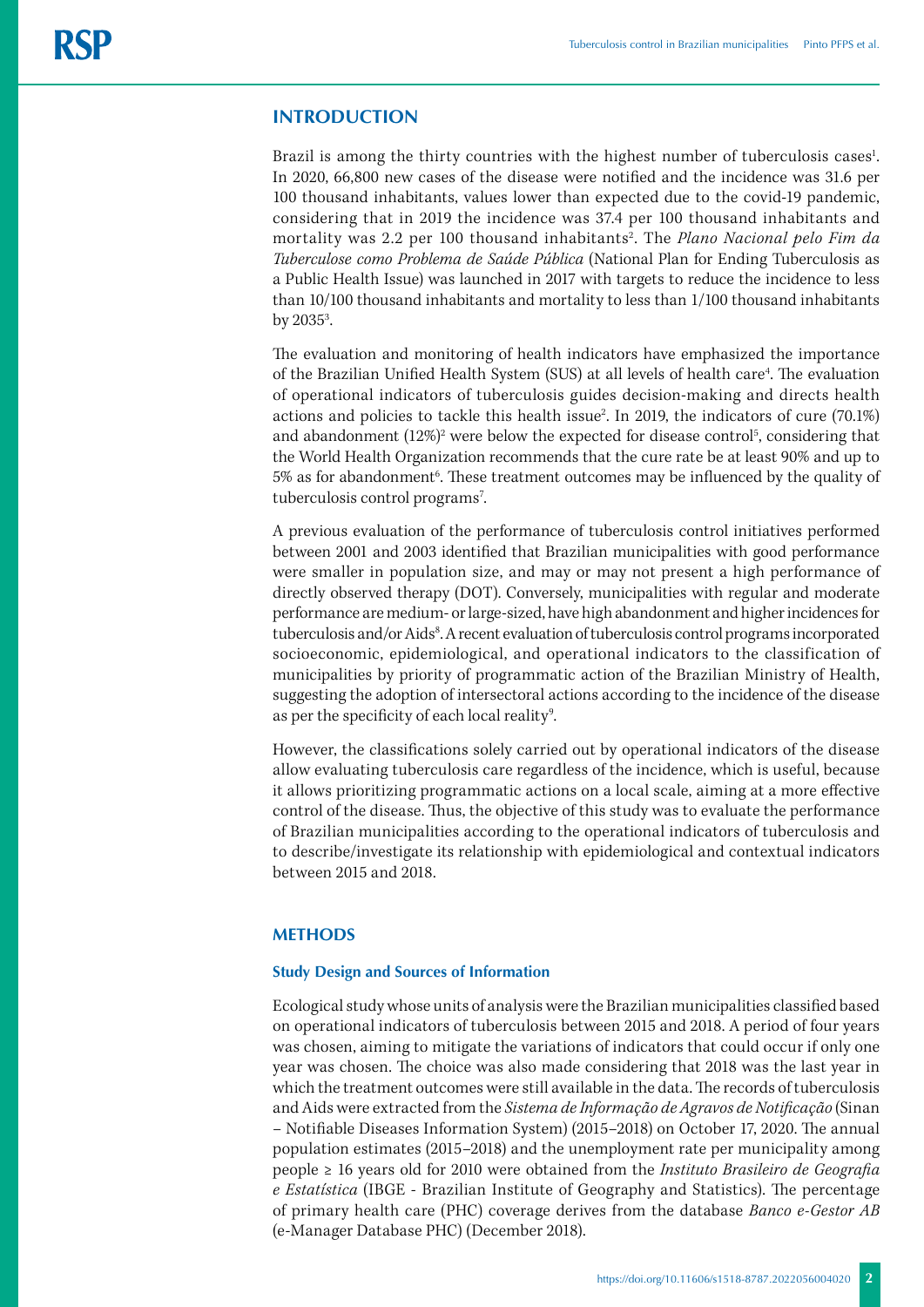### **Study Population**

Brazilian municipalities that notified Sinan of at least four new cases of tuberculosis in the period (2015–2018) were included in the study, being at least one new case of pulmonary tuberculosis, a criterion used to include those that, on average, have reported a new case of tuberculosis per year and to avoid zero-inflated data and estimation of indicators with high variation due to a few cases. The new case of tuberculosis was defined as the person notified to Sinan with the active disease, regardless of the clinical classification, who has never undergone anti-tuberculosis treatment or did so for less than 30 days; and, as a new case of pulmonary tuberculosis, the person notified to Sinan with the active disease, whose clinical classification was pulmonary, that is, when the bacillus affects the lungs $10$ .

#### **Variables**

Altogether, in the period from 2015 to 2018, the eleven operational indicators of tuberculosis of the *Plano Nacional pelo Fim da Tuberculose como Problema de Saúde Pública* (National Plan for Ending Tuberculosis as a Public Health Issue) were estimated. For this study, five indicators were excluded because they presented low coverage, that is, impossibility of estimation for at least 52.8% of the municipalities: number of tuberculosis cases notified as postmortem; sputum culture performance among cases of pulmonary tuberculosis retreatment; conducting sensitivity test among cases of pulmonary tuberculosis retreatment with positive culture; antiretroviral therapy among new cases of tuberculosis-HIV coinfection; and cure of new cases of multidrug-resistant tuberculosis. Thus, the six indicators evaluated were: laboratory confirmation among new cases of pulmonary tuberculosis; contact investigation of new pulmonary tuberculosis cases with laboratory confirmation; testing for the human immunodeficiency virus (HIV) among new cases of tuberculosis; DOT for new cases of pulmonary tuberculosis; treatment abandonment among new cases of pulmonary tuberculosis with laboratory confirmation; and cure of new cases of pulmonary tuberculosis with laboratory confirmation<sup>5</sup>. .

Among the epidemiological indicators, the annual means of incidence and mortality for all types of tuberculosis and the Aids detection rate were estimated. Among the contextual indicators, that is, those that can influence the occurrence of the disease and the performance of programmatic actions<sup>11</sup>, the unemployment rate and coverage of primary health care were included for being associated with the incidence of tuberculosis in previous evaluation studies $9,12$ .

## **Analysis**

A descriptive analysis of the operational indicators of tuberculosis was performed in each municipality using the estimation of means and respective standard deviations. The means were chosen because they are the most common measure of central tendency for tuberculosis indicators; they are close to the medians; they consider all values of the data set; and they are comparable with the k-means method and other evaluations such as the present study. The municipalities were stratified in the following population ranges: ≤ 50 thousand inhabitants; 50 to 100 thousand inhabitants; 100 to 300 thousand inhabitants; and > 300 thousand inhabitants. For each population range, the municipalities were grouped according to the performance of the operational indicators of tuberculosis by the non-hierarchical k-means method, which defines the total intragroup variation as the sum of squares of the Euclidean distances between the points and their respective centroids (within sum of squares – WSS). The k-means method identifies a k number of groups with similar characteristics, that is, whose distances between the means of a variable are minimum for the members of the same group and are maximum in relation to the other groups<sup>13</sup>. A total of 200 initial seeds were used to ensure the stability of the results. The value of k was defined by the elbow method, which draws a WSS chart according to the number of groups, allowing to identify an appropriate value, that is, the number of groups in which the data can be divided so that the groups are sufficiently distinct from each other<sup>14</sup>.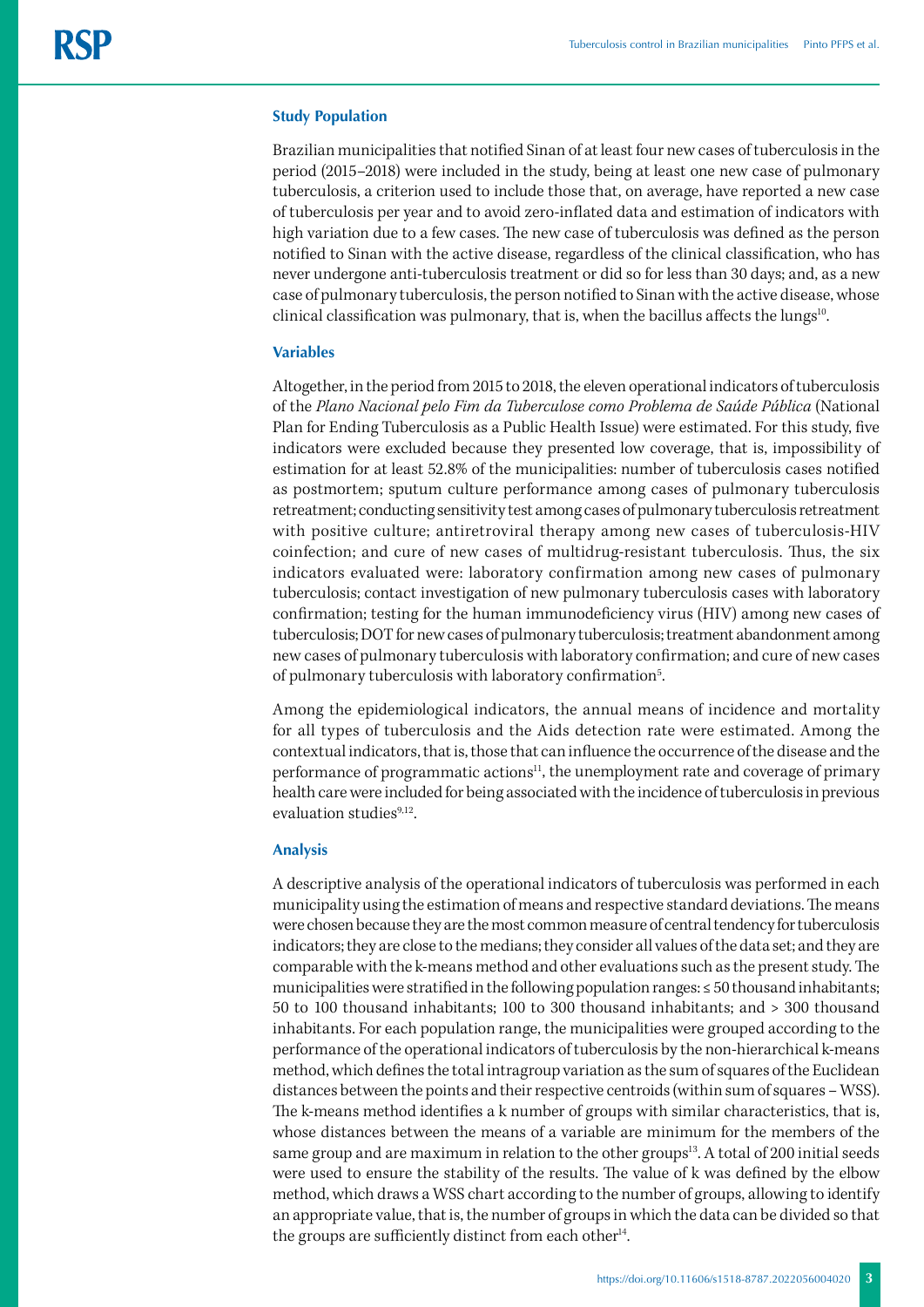The operational indicators of tuberculosis were interpreted according to compliance or not with the targets and/or recommendations, namely:  $\geq$  72% for laboratory confirmation<sup>10</sup>, ≥ 90% for contact investigation<sup>15</sup>, 100% for HIV testing<sup>10</sup>, ≥ 90% for performing DOT<sup>16</sup>, ≤ 5% for abandonment<sup>6</sup>, and  $\geq 90\%$  for cure<sup>15</sup>.

After grouping the municipalities according to the performance of the operational indicators of tuberculosis, a descriptive analysis of the epidemiological indicators of tuberculosis and Aids was performed, in addition to analyzing the contextual indicators for each verified group based on the means and respective standard deviations, medians and respective interquartile ranges.

To test whether the groups generated by the k-means method were sensitive to the classification method, the groups were re-estimated and described by latent profile analysis (LPA). A diagonal covariance matrix was adopted, with different variances per profiles, considering between two and eight latent profiles. The Akaike Information Criterion (AIC), Bayesian Information Criterion (BIC), and entropy measures were evaluated. The latent profiles for each population range were characterized by means, standard deviations, and correlation matrix<sup>17</sup>.

The analyses were performed in the R Studio program linked to R, version 4.0.3, with the aid of tidyverse, factoextra, NbClust, and tidyLPA libraries.

# **Ethical Considerations**

The study used administrative data of open access and aggregated by municipalities, thus exempt from variables that enable identifying people with tuberculosis and, therefore, no ethical approval was required.

# **RESULTS**

Between 2015 and 2018, 4,643 of the 5,570 Brazilian municipalities (83.3%) notified new cases of tuberculosis. We included 2,845 (61.3%) municipalities with at least four new cases of tuberculosis and one case of pulmonary tuberculosis in the study. Thus, the study comprised 98.5% (208,007 out of 211,174) of new cases of the disease in this period, of which 46.6% occurred in the Southeast, 25.6% in the Northeast, 11.6% in the South, 11.5% in the North, and 4.6% in the Midwest.

Small-sized municipalities (< 50 thousand inhabitants) represented 19% of the total and 2.1% of new cases of tuberculosis. Small-medium-sized municipalities (50 to 100 thousand inhabitants) (32.9%) accounted for 5.4% of new cases; medium-large-sized municipalities (100 to 300 thousand inhabitants) (33%) accounted for 12.9% of new cases; and large-sized

|                                | <b>Groups of performance</b> |                              |                       |                              |                       |                              |                       |                              |  |
|--------------------------------|------------------------------|------------------------------|-----------------------|------------------------------|-----------------------|------------------------------|-----------------------|------------------------------|--|
| <b>Population range</b>        | A                            |                              | B                     |                              | C                     |                              | <b>Total</b>          |                              |  |
|                                | <b>Municipalities</b>        | New cases of<br>tuberculosis | <b>Municipalities</b> | New cases of<br>tuberculosis | <b>Municipalities</b> | New cases of<br>tuberculosis | <b>Municipalities</b> | New cases of<br>tuberculosis |  |
|                                | $n = 1,351$                  | $n = 69,236$                 | $n = 1,071$           | $n = 43,488$                 | $n = 423$             | $n = 95,283$                 | $n = 2,845$           | $n = 208,007$                |  |
|                                | $n(^{0}/_{0})$               | $n$ (%)                      | $n$ (%)               | $n$ (%)                      | $n$ (%)               | $n$ (%)                      | $n$ (%)               | $n$ (%)                      |  |
| $<$ 50 thousand inhab.         | 292 (21.6)                   | 2.667(3.9)                   | 218 (20.4)            | 1.570(3.6)                   | 30(7.1)               | 138 (0.14)                   | 540 (19.0)            | 4,375(2.1)                   |  |
| 50-100 thousand<br>inhab.      | 460 (34.0)                   | 5.888(8.5)                   | 375 (35.0)            | 4,459(10.3)                  | 100(23.6)             | 927(1.0)                     | 935 (32.9)            | 11,274(5.4)                  |  |
| $100 - 300$ thousand<br>inhab. | 433 (32.1)                   | 11,819 (17.1)                | 333 (31.1)            | 10,417 (24.0)                | 174(41.1)             | 4.616(4.8)                   | 940 (33.0)            | 26,852 (12.9)                |  |
| $>$ 300 thousand<br>inhab.     | 166(12.3)                    | 48,862 (70.6)                | 145(13.5)             | 27,042 (62.2)                | 119(28.1)             | 89,602 (94.0)                | 430(15.1)             | 165,506 (79.6)               |  |

**Table 1.** Distribution of municipalities and new cases of tuberculosis, according to population range and groups of performance of operational indicators of the disease, generated by cluster analysis, Brazil, 2015 to 2018.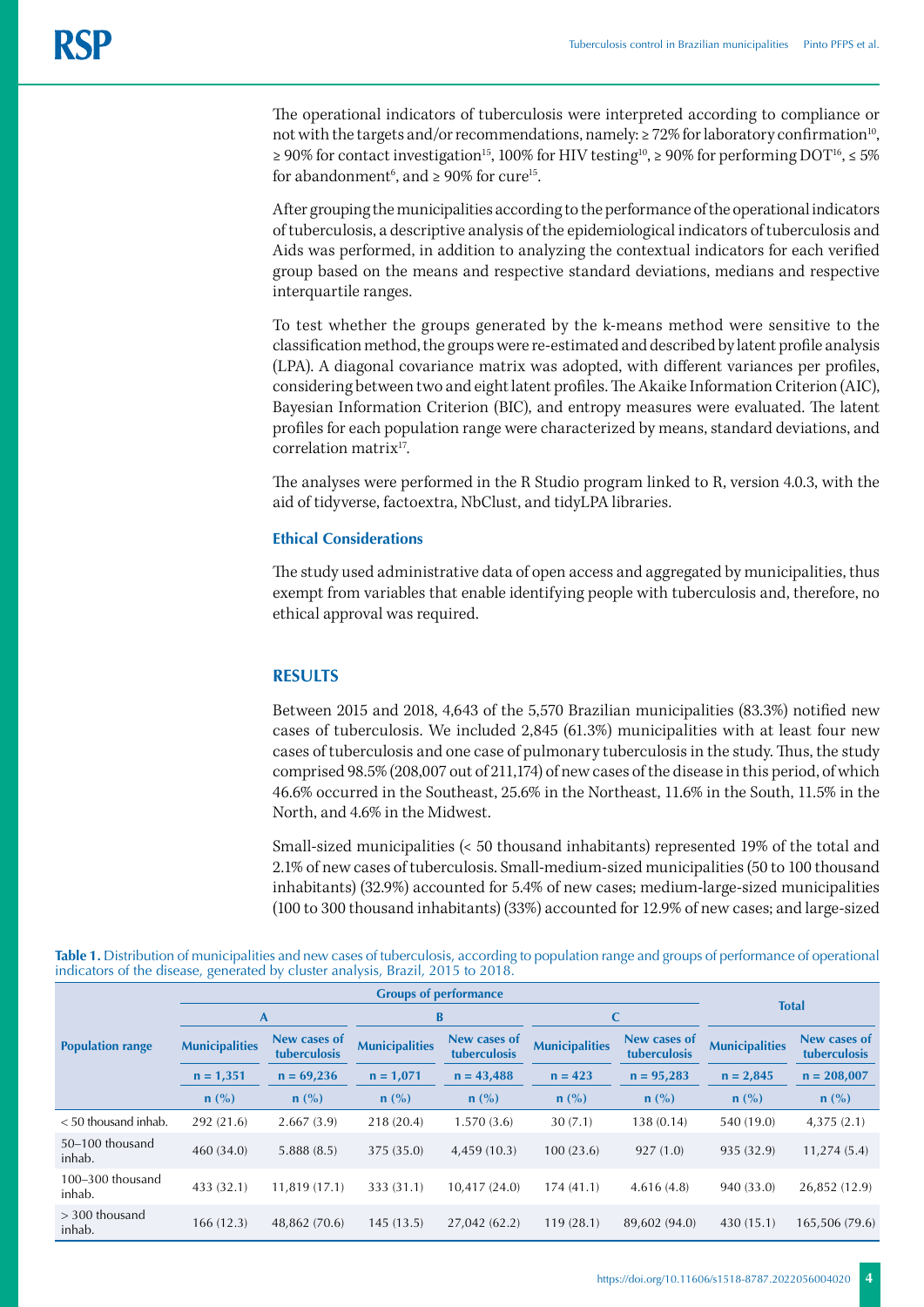municipalities (> 300 thousand inhabitants) (15.1%) accounted for 79.6% of new cases of tuberculosis (Table 1).

For each population range, the elbow method indicated a classification with a number of groups ranging from two to four. Thus, we opted for three groups that were named A, B, and C (Figure 1). Overall, the municipalities of group A obtained more satisfactory indicators; those of group B, intermediate indicators; and those of group C, less satisfactory indicators, thus establishing the size of the municipality. Laboratory confirmation was above the target ( $\geq 72\%$ ) in all municipalities of group A and in municipalities with > 300 thousand inhabitants of group C (45.2% of new cases). The contact investigation was above the target (≥ 90%) in municipalities with up to 300 thousand inhabitants (33.3% of new cases) of group A. HIV testing, DOT, and cure did not meet the target (< 100%,  $\leq$  90%, and  $\leq$  90%, respectively) in any group. Abandonment was above the target ( $\leq$  5%) only in group A of municipalities with < 100 thousand inhabitants (4.1% of new cases) (Figure 2 and Table 2).

The municipalities of group A with < 100 thousand inhabitants presented three of the six indicators of tuberculosis with results above the target (laboratory confirmation, contact investigation, and abandonment), and comprised 26.4% of the municipalities and 2% of new cases of the disease. Conversely, the municipalities of groups B and C presented five or all





**Figure 1.** Distribution of Brazilian municipalities included in the study, according to population range and groups of performance of operational indicators of tuberculosis, generated by cluster analysis, Brazil, 2015 to 2018.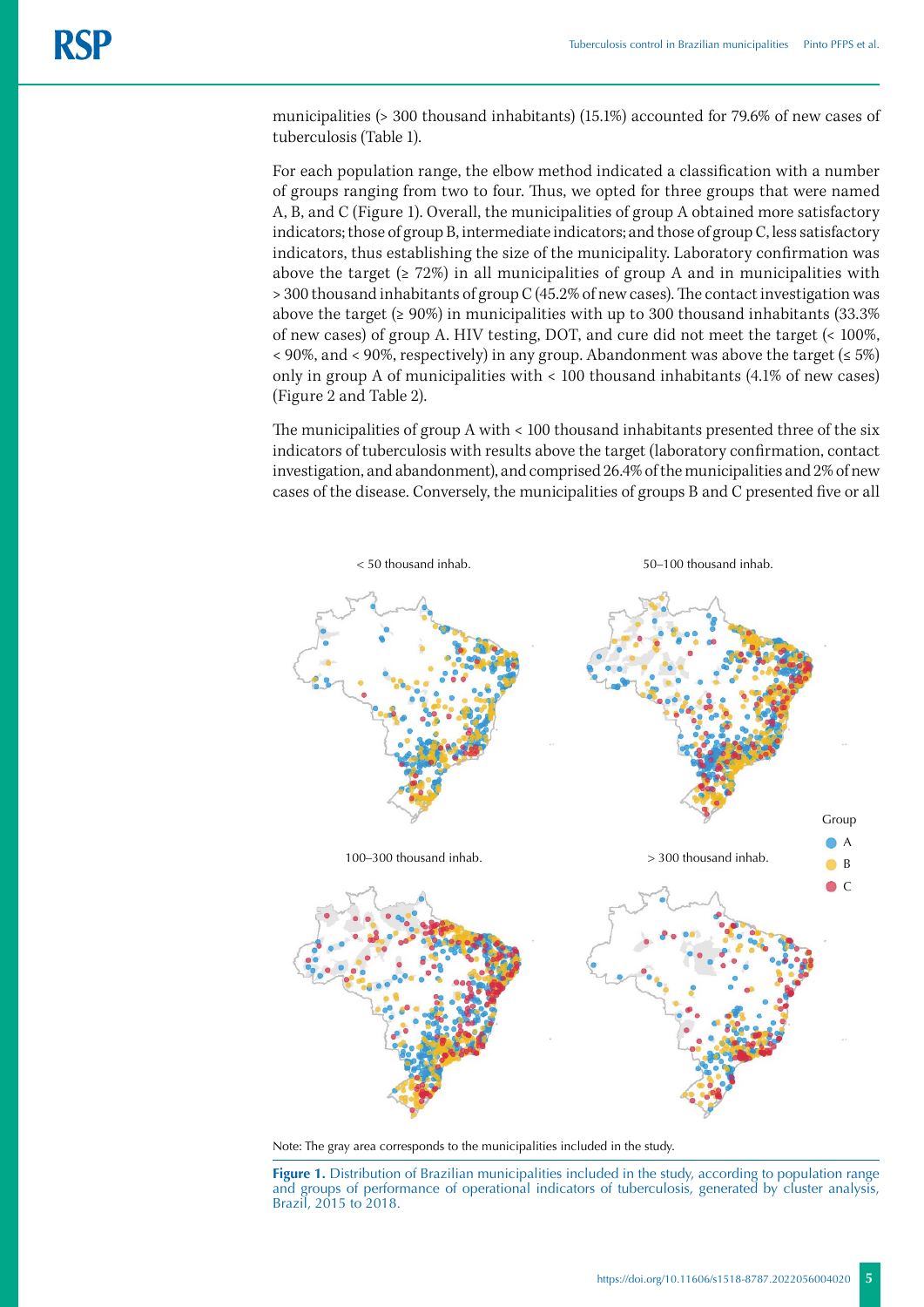indicators of tuberculosis below the target (at least HIV testing, examination of contacts, DOT, abandonment, and cure), and corresponded to 52.5% of the municipalities and 66.7% of new cases (Tables 1 and 2).

## **Table 2.** Description of the operational indicators of tuberculosis, according to population range and groups of performance of operational indicators, generated by cluster analysis, Brazil, 2015 to 2018.

| Operational indicators of tuberculosis according to                                  | <b>Groups of performance</b> |             |             |                           |
|--------------------------------------------------------------------------------------|------------------------------|-------------|-------------|---------------------------|
| population range                                                                     | A                            | В           | C           | <b>Total</b><br>$n = 540$ |
| < 50 thousand inhab.                                                                 | $n = 292$                    | $n = 218$   | $n = 30$    |                           |
|                                                                                      | Mean (SD)                    | Mean (SD)   | Mean (SD)   | Mean (SD)                 |
| LC among new cases of pulmonary tuberculosis $(\%)$                                  | 77.4 (22.9)                  | 69.5(25.1)  | 11.8(21.9)  | 70.6 (28.0)               |
| HIV test in new cases of tuberculosis $\frac{9}{6}$                                  | 80.3 (23.1)                  | 70.3 (27.3) | 68.5 (33.5) | 75.6 (26.0)               |
| DOT among new cases of pulmonary tuberculosis (%)                                    | 85.3 (16.3)                  | 21.4 (18.3) | 52.5(38.3)  | 57.7 (36.1)               |
| Examination of contacts in new cases of<br>tuberculosis (%)                          | 91.9 (13.6)                  | 75.3 (26.7) | 80.7 (30.4) | 84.6 (22.4)               |
| Cure among new cases of pulmonary tuberculosis<br>with LC $\left(\frac{9}{6}\right)$ | 87.3 (18.0)                  | 82.2 (21.5) | 0.0(0.0)    | 80.4 (27.4)               |
| Abandonment among new cases of pulmonary<br>tuberculosis with LC (%)                 | 4.5 (11.3)                   | 6.5(13.4)   | 9.2(26.7)   | 5.6(13.5)                 |
| 50 a 100 thousand inhab.                                                             | $n = 460$                    | $n = 375$   | $n = 100$   | $n = 935$                 |
|                                                                                      | Mean (SD)                    | Mean (SD)   | Mean (SD)   | Mean (SD)                 |
| LC among new cases of pulmonary tuberculosis (%)                                     | 77.0 (19.1)                  | 69.6 (21.0) | 46.7 (24.9) | 70.8 (22.5)               |
| HIV test in new cases of tuberculosis $(\% )$                                        | 83.0 (19.0)                  | 71.6 (24.9) | 71.2(25.6)  | 77.2 (23.0)               |
| DOT among new cases of pulmonary tuberculosis (%)                                    | 81.8 (16.3)                  | 20.4 (17.6) | 43.3 (28.8) | 53.1 (34.5)               |
| Examination of contacts in new cases of<br>tuberculosis (%)                          | 92.0 (13.8)                  | 81.3 (20.6) | 80.3 (22.2) | 86.4 (18.6)               |
| Cure among new cases of pulmonary tuberculosis<br>with LC $\left(\%\right)$          | 87.1 (14.6)                  | 86.4 (14.5) | 39.1 (24.6) | 81.7 (21.7)               |
| Abandonment among new cases of pulmonary<br>tuberculosis with LC (%)                 | 4.2(8.3)                     | 5.3(9.2)    | 25.8 (28.8) | 7.0(14.1)                 |
|                                                                                      | $n = 433$                    | $n = 333$   | $n = 174$   | $n = 940$                 |
| 100 a 300 thousand inhab.                                                            | Mean (SD)                    | Mean (SD)   | Mean (SD)   | Mean (SD)                 |
| LC among new cases of pulmonary tuberculosis (%)                                     | 73.5 (17.5)                  | 71.6 (17.8) | 64.9 (19.8) | 71.2(18.3)                |
| $HIV$ test in new cases of tuberculosis $(\%)$                                       | 85.5 (17.1)                  | 86.6 (13.1) | 58.0 (20.2) | 80.8 (19.7)               |
| DOT among new cases of pulmonary tuberculosis (%)                                    | 79.6 (16.2)                  | 16.9(15.6)  | 23.0 (19.6) | 46.9 (34.6)               |
| Examination of contacts in new cases of<br>tuberculosis (%)                          | 91.9 (11.3)                  | 89.3 (10.9) | 58.2 (22.1) | 84.7 (18.8)               |
| Cure among new cases of pulmonary tuberculosis<br>with LC $(%)$                      | 84.4 (13.5)                  | 79.8 (15.2) | 75.1 (16.5) | 81.1 (15.1)               |
| Abandonment among new cases of PTB with LC (%)                                       | 5.5(8.9)                     | 10.5(11.3)  | 12.1(13.6)  | 8.5(11.1)                 |
| > 300 thousand inhab.                                                                | $n = 166$                    | $n = 145$   | $n = 119$   | $n = 430$                 |
|                                                                                      | Mean (SD)                    | Mean (SD)   | Mean (SD)   | Mean (SD)                 |
| LC among new cases of pulmonary tuberculosis $(\%)$                                  | 75.8 (12.6)                  | 70.8 (14.9) | 72.7 (12.7) | 73.3 (13.6)               |
| HIV test in new cases of tuberculosis $(\%)$                                         | 90.1(9.1)                    | 87.9 (9.8)  | 74.7 (17.7) | 85.1 (13.9)               |
| DOT among new cases of pulmonary tuberculosis (%)                                    | 74.5 (15.8)                  | 21.5 (15.6) | 15.4(14.4)  | 40.3 (31.3)               |
| Examination of contacts in new cases of<br>tuberculosis $(\%)$                       | 88.5 (11.2)                  | 86.3 (9.3)  | 56.4 (14.0) | 78.9 (18.1)               |
| Cure among new cases of pulmonary tuberculosis<br>with LC $(\% )$                    | 80.7(8.4)                    | 79.0 (8.4)  | 74.9 (8.7)  | 78.5 (8.8)                |
| Abandonment among new cases of pulmonary<br>tuberculosis with LC $(\%)$              | 8.1(5.0)                     | 10.0(6.2)   | 13.9(6.4)   | 10.4(6.3)                 |

LC: laboratory confirmation; SD: standard deviation; DOT: directly observed treatment; Inhab.: inhabitants; HIV: human immunodeficiency virus.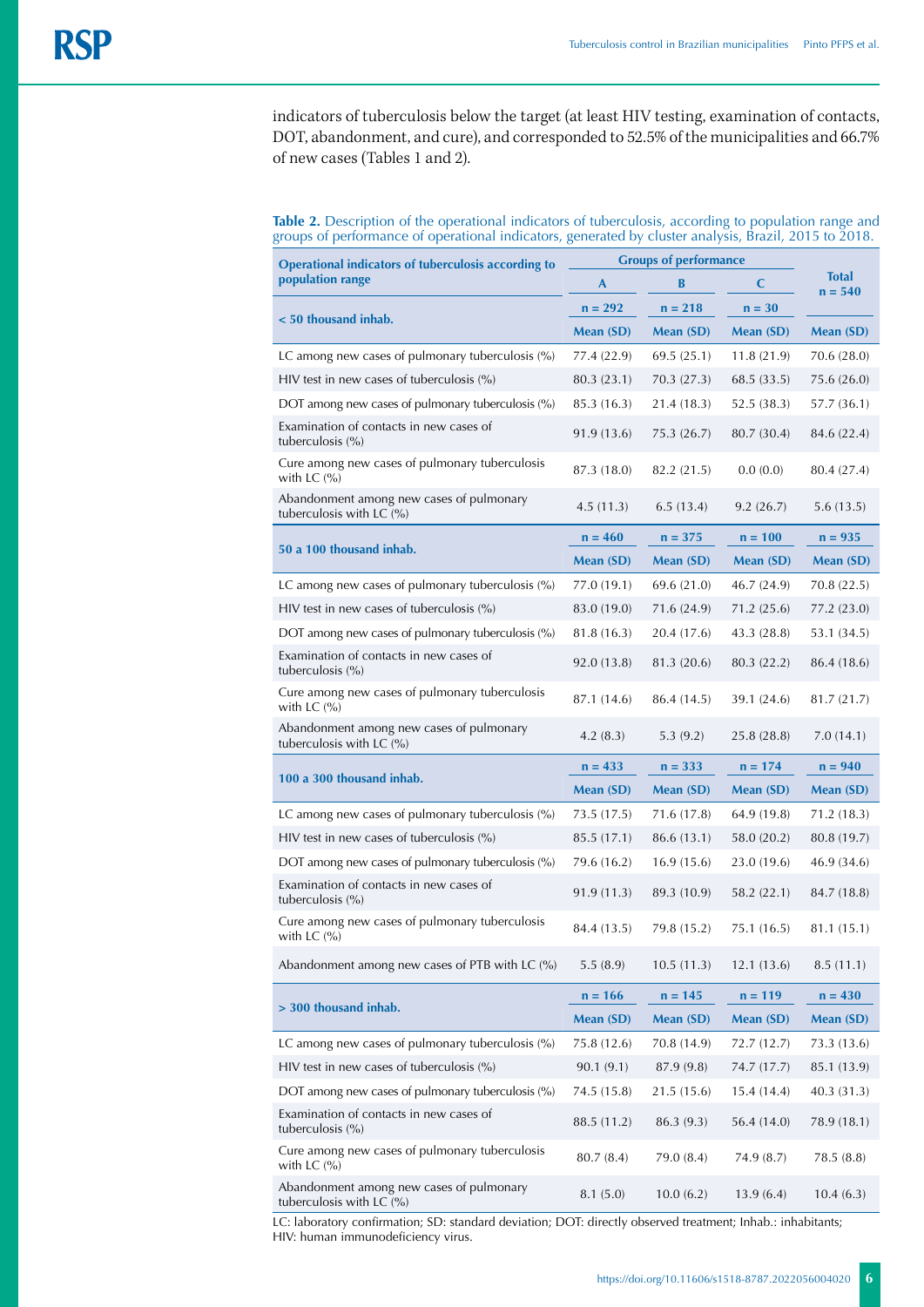The larger the size, the higher the percentages of laboratory confirmation and HIV testing; however, the greater the abandonment and the lower the DOT (Table 2). For small-sized municipalities (< 50 thousand inhabitants), those classified in group A presented the highest values for laboratory confirmation (mean = 77.4%), DOT (mean = 85.3%), and cure (mean = 87.3 %), whereas the cities in group C presented the lowest percentages for laboratory confirmation (mean = 11.8%) and cure (mean = 0.0%) and DOT below the target  $(mean = 52.4\%)$  (Figure 2 and Table 2).

In large municipalities (> 300 thousand inhabitants), those classified as group A had abandonment below the target (mean = 8.1%) and HIV testing with a mean of 90.1%, which even below the target (< 100%) was the highest among the 12 identified groups. Conversely, in group C of large municipalities, which includes 19 of the 27 capitals and 43.1% of new cases of tuberculosis, we found the lowest percentages of contact investigation (mean = 56.4%) and DOT (mean  $= 15.4\%$ ). In addition, HIV testing (mean  $= 74.7\%$ ) and abandonment (mean = 13.9%) were below the target (Figure 2 and Table 2).

Regarding epidemiological and contextual indicators, small municipalities in group C had the lowest rates of Aids detection (median = 4.5/100 thousand inhab.) and tuberculosis mortality (median = 0.0/100 thousand inhab.), lowest unemployment rate (median = 4.4%), and higher coverage of primary health care (median = 100.0%). Conversely, large municipalities in group C showed the highest rates of Aids detection (median = 20.1/100 thousand inhab.) and mortality due to tuberculosis



Inhab.: inhabitants; HIV: human immunodeficiency virus; DOT: directly observed treatment.

**Figure 2.** Description of the operational indicators of tuberculosis, according to population range and groups of performance of operational indicators of the disease, generated by: a) cluster analysis (k-means); and b) latent profile analysis (LPA) method, Brazil, 2015–2018.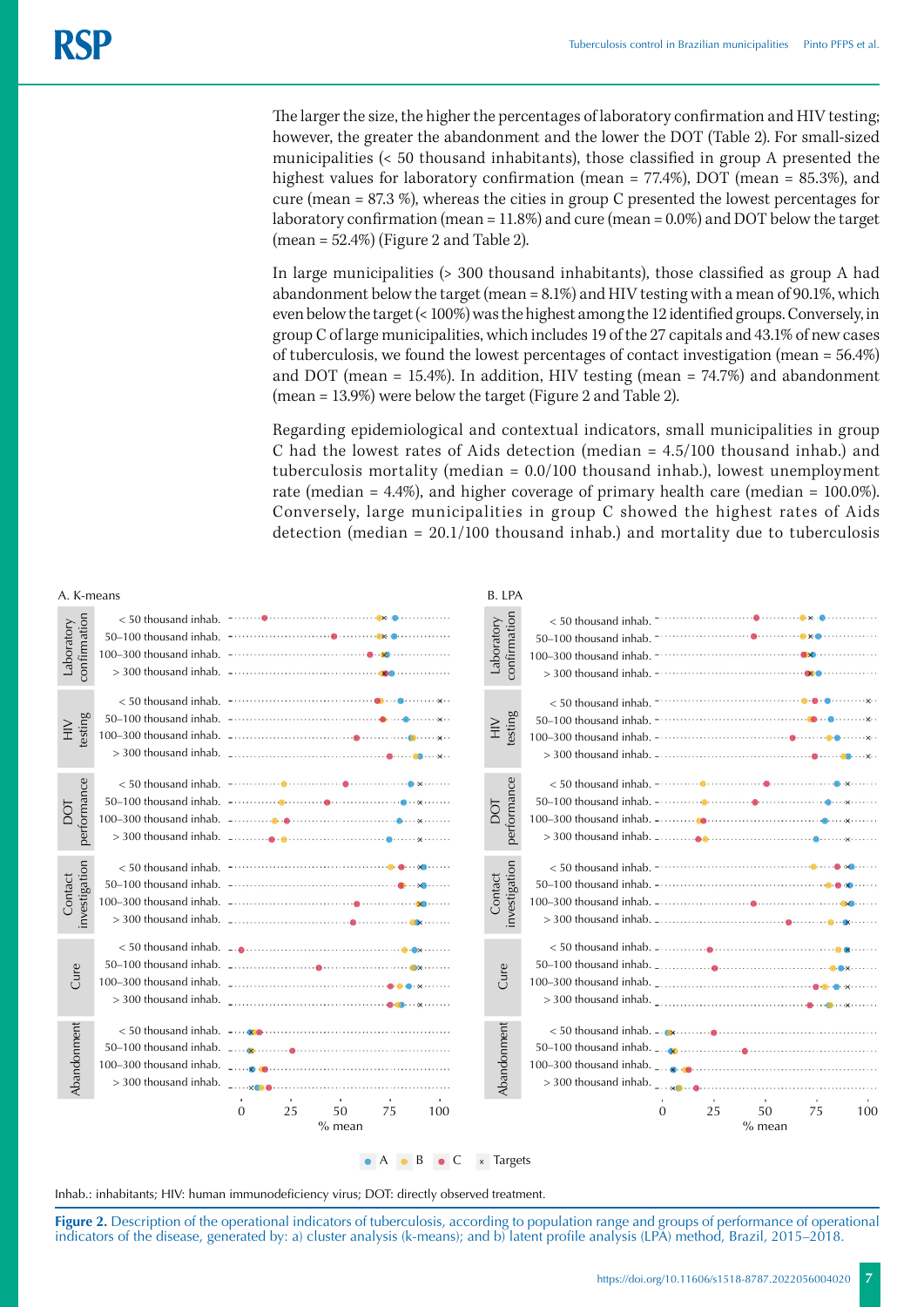(median =  $1.0/100$  thousand inhab.), the highest unemployment rate (median =  $8.3\%$ ), and the lowest coverage of primary health care (median = 67.0%). Furthermore, the incidence of tuberculosis in large municipalities in group C was higher than that found in the small-sized municipalities in group C (median = 27.0/100 thousand inhab. *versus* 15.5/100 thousand inhab.). The general medians for each population range demonstrated that the larger the population, the higher the unemployment rate and the lower the coverage of primary health care (Figure 3).

In the sensitivity analysis by the LPA method, the use of two to four latent profiles was more adequate, that is, it presented lower values of AIC and BIC, being suggested the one with two profiles. Nevertheless, according to entropy, a measure of the amount of



PHC: primary health care.

**Figure 3.** Epidemiological and contextual indicators of tuberculosis, according to population range and groups of performance of operational indicators of the disease, generated by cluster analysis, Brazil,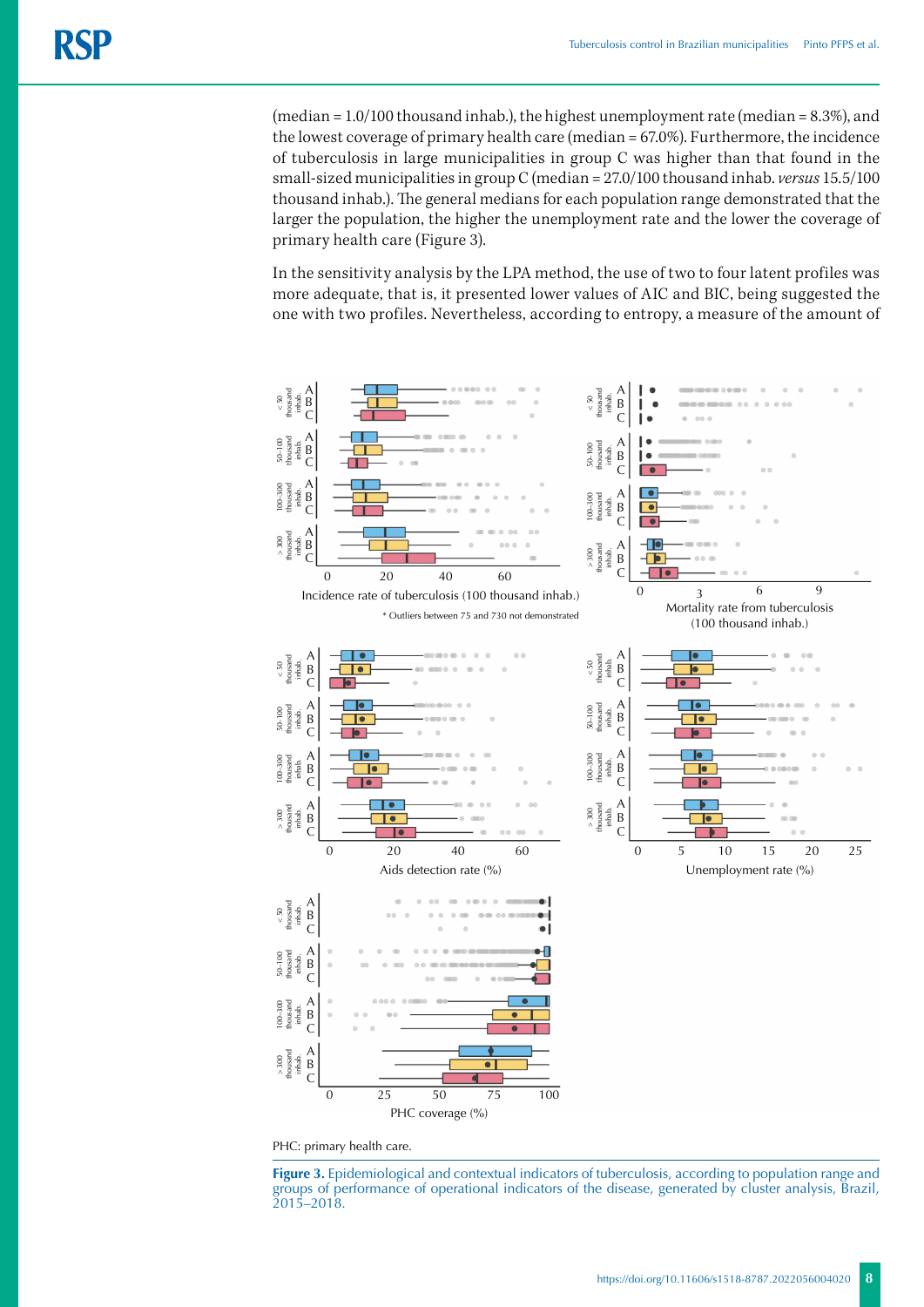information gathered by the model, and to compare with the results obtained by the k-means method, we adopted three latent profiles for each population range of the municipalities. Among municipalities with < 50 thousand inhabitants, the percentage of agreement of the k-means method in relation to the LPA, that is, the municipalities that were classified in the same groups A, B, or C, was 92.6% (500/540); among those with 50–100 thousand inhabitants, 93.2% (871/935); among those with 100–300 thousand inhabitants, 91.1% (856/940); and among those with > 300 thousand inhabitants, 86.7% (373/430). The final agreement was 91.4% (2,600/2,845).

# **DISCUSSION**

This study evaluated an important portion of Brazilian municipalities, which were responsible for notifying virtually all new cases of tuberculosis in the studied period (2015– 2018). By classifying Brazilian municipalities according to the population range and the operational indicators of the disease, we observed, in most municipalities, an unsatisfactory performance for tuberculosis control. We highlight those with > 300 thousand inhabitants in group C, which notified a high percentage of new cases and presented high rates of incidence and mortality from the disease, detection of Aids, unemployment, and low coverage of primary health care.

Laboratory confirmation was above the target for municipalities that notified a high percentage of new cases of tuberculosis, which demonstrates the progress of this indicator in recent years in the country<sup>2</sup>. Most of the new cases occurred in municipalities where the contact investigation is below the target, which may limit the adequate control of disease transmission from early diagnosis and treatment<sup>10</sup>. Although the national average of HIV testing increased from 65.3% in 2011 to 82.5% in 2019<sup>2</sup>, this indicator was below the target in all groups of municipalities, as also reported in Canada<sup>18</sup>. It is worth highlighting the potential for partnerships between tuberculosis and Aids programs to advance the implementation of rapid HIV testing<sup>19</sup>. The main action to support and monitor tuberculosis treatment<sup>10</sup>, namely DOT, did not reach the target in any group, being the indicator with the highest percentage of non-compliance of our study (19.2%), a difficulty previously pointed out<sup>20</sup>. Abandonment was above the target in few municipalities and cure in none of the groups. It is worth mentioning that these indicators of treatment outcome are sensitive to failures in the implementation of tuberculosis control programs<sup>7</sup> and may be related to the physical distance between patients and the health services that treat the disease<sup>21</sup>.

Large-sized municipalities have higher percentages of laboratory confirmation, HIV testing, and abandonment and lower percentages of contact investigation, DOT, and cure. In these locations, laboratory confirmation is higher, possibly due to the implementation of the *Rede de Teste Rápido para Tuberculose* (Network for Rapid Tuberculosis Testing) in mid-201422 and the wide range of procedures in public healthcare services<sup>23</sup>, which also ensures greater HIV testing. However, larger municipalities had lower coverage of primary health care, which may have repercussions on the lower performance of the contact investigation and DOT and on the higher occurrence of unfavorable treatment outcomes, as primary health care is closer to the residents of people with tuberculosis and can provide them with better treatment support and monitoring<sup>7</sup>. .

In this study, municipalities with high coverage of primary health care, such as those in group A with < 100 thousand inhabitants, presented good performance for tuberculosis control. Nevertheless, these municipalities comprised a few of the new cases of the disease. It is worth considering that, within primary health care, units with *Estratégia de Saúde da Família* (ESF – Family Health Strategy) offer regular actions to control tuberculosis and detect more cases of the disease in relation to health services without this strategy<sup>24</sup>.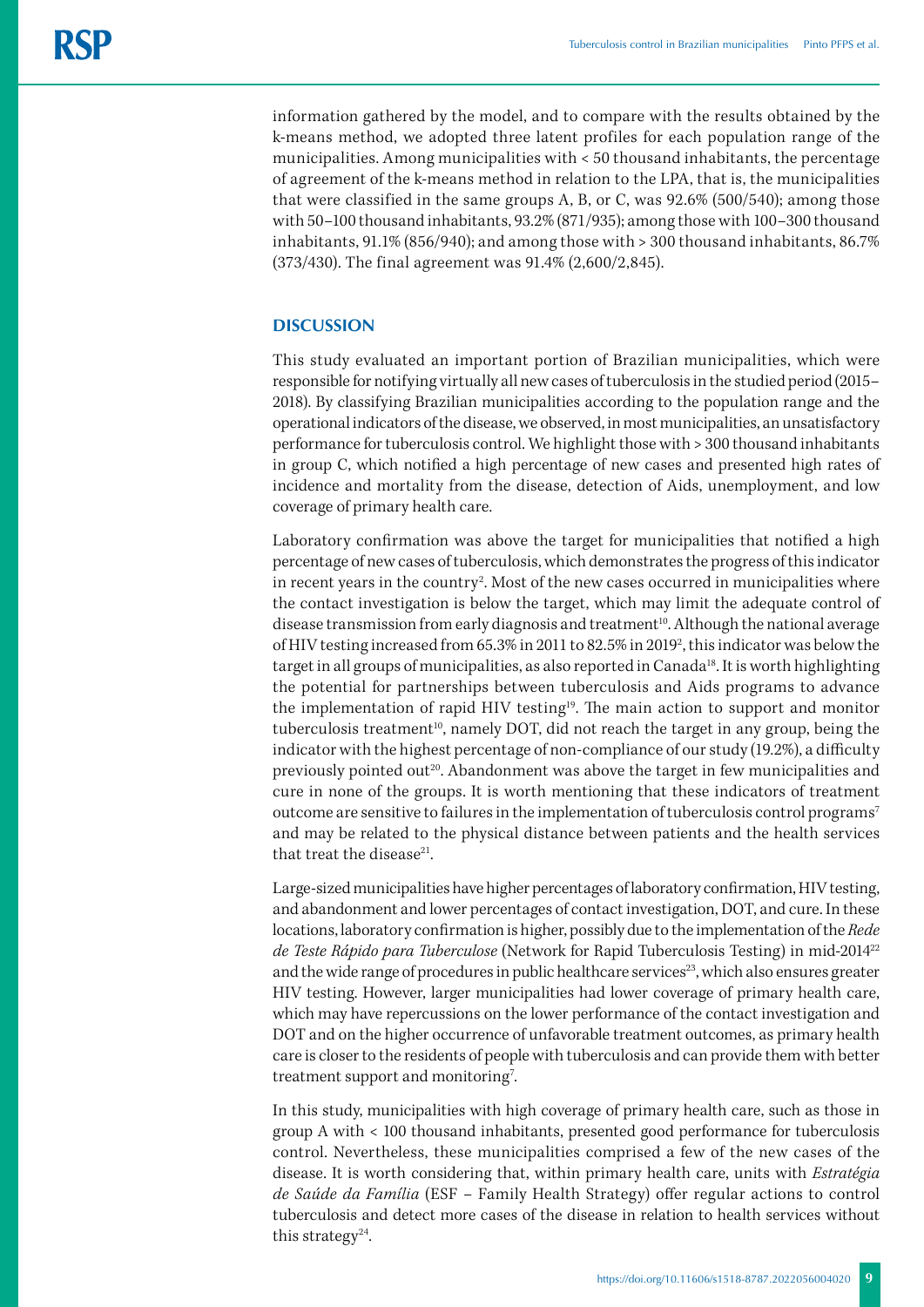Conversely, the municipalities with < 50 thousand inhabitants in group C, although with high coverage of primary health care, presented poor performance for tuberculosis control, considering the low rates of laboratory confirmation, HIV testing, and cure, and high abandonment, while having a low incidence of tuberculosis, Aids, and low unemployment rate. In these locations, factors, such as low health budget and poor professional training, probably contribute more significantly to the unsatisfactory performance of tuberculosis control. The stratification of municipalities by population range before their classification by tuberculosis control performance was crucial to obtain more homogeneous results, considering that, as described in a previous study, this performance is not only related to population size<sup>8</sup>. Although larger municipalities generally provide tools to properly operationalize the tuberculosis program<sup>17</sup>, such as greater infrastructure for laboratory confirmation and HIV testing, effective disease control actions can be carried out in smaller locations with limited resources<sup>9</sup>. .

It is noteworthy that among the municipalities with > 300 thousand inhabitants in group C, in which a high percentage of new cases of tuberculosis were notified, HIV testing, contact investigation, DOT, abandonment, and cure were below the target. In addition, this group had the lowest coverage of primary health care and the highest rates of unemployment, incidence and mortality from tuberculosis, and detection of Aids. A previous study found an association between the incidence of tuberculosis and unemployment rates and Aids detection<sup>12</sup>. It is worth considering that the high incidence rates of tuberculosis and Aids represent a high risk of infection for these diseases and a higher demand for the health sector<sup>8</sup>. Therefore, in these larger municipalities with unsatisfactory performance for tuberculosis control, disease control initiatives should be prioritized<sup>19</sup>, especially in socioeconomically deprived areas, where mortality rates from the disease are higher<sup>25</sup> and, due to poor coverage of primary health care, abandonment is high<sup>26</sup>.

Moreover, in larger municipalities, population clusters whose residents have poor health status and greater susceptibility to tuberculosis<sup>27</sup> are common, considering that tuberculosis is a socially determined disease and poverty impacts all its stages, from transmission to treatment outcomes28. Cash transfer programs, such as *Bolsa Família* (Family Funding Program), can change this scenario, as they have been related to lower incidence of the disease<sup>29</sup>, higher cure<sup>30</sup>, and lower abandonment<sup>31</sup>.

A previous study evaluated tuberculosis control in Brazilian municipalities<sup>9</sup>. The contribution of our study is the classification of the performance of municipal disease control by its operational indicators, considering the size in virtually all municipalities where cases of the disease were notified in Brazil, thus having high internal validity. In addition, it was innovative in applying a second clustering method, the LPA, in such a way to complement the k-means method and obtain highly similar results, which is probably a unique use and comparison in the field of health.

However, this study has limitations. The first is the use of administrative data, which may have deficiencies in the quality of registration and may underestimate the percentage of contact investigation, DOT, and HIV testing. The second is that the most current values for the unemployment rate of the municipalities derive from the 2010 Demographic Census, which may not portray the reality of the evaluation period of tuberculosis indicators (2015 to 2018). In larger municipalities, the control evaluation should be carried out on an intramunicipal scale, considering its social and economic heterogeneity and the high number of cases of the disease, while in small municipalities this evaluation is also challenging due to the reduced number of cases of the disease, limitations minimized by the segmentation according to population range and analysis of the four-year period. In this study, we considered the process dimensions and results instead of the structure of the tuberculosis control program. Finally, the ecological approach makes it impossible for the results to be extrapolated to the individual level.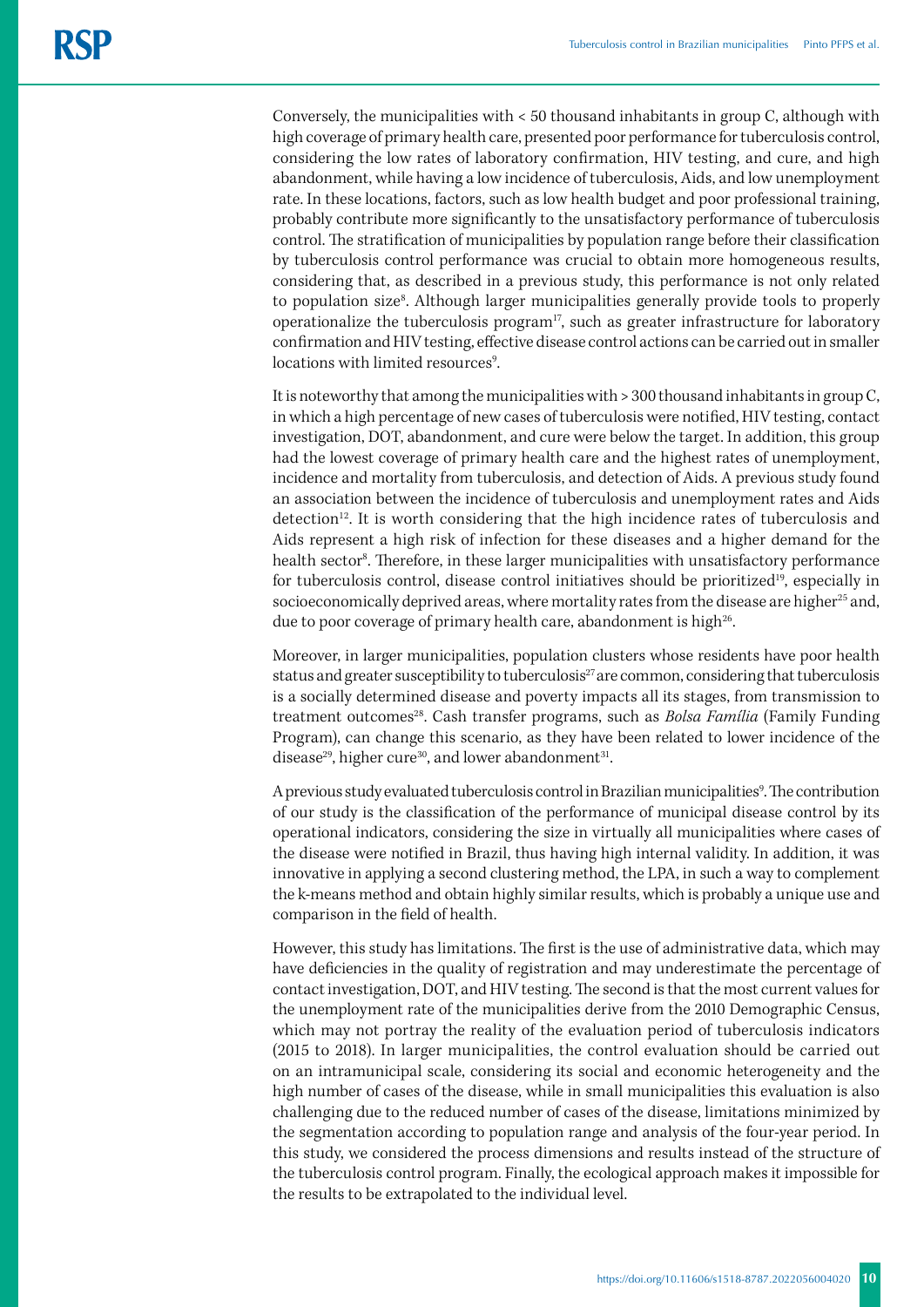## **CONCLUSION**

In this study, we performed an evaluation of tuberculosis control in Brazilian municipalities based on the operational indicators of the disease, and verified that most new cases are followed up in larger municipalities with difficulties performing adequate control of the disease (that is, with low HIV testing, low contact investigation, low directly observed therapy, low cure, and high abandonment) and with high incidence and mortality from tuberculosis, detection of Aids, high unemployment rate, and low coverage of primary health care. In these locations, the expansion of primary health care and social protection programs can ensure better outcomes for tuberculosis indicators, especially those directly related to availability and access to health professionals such as contact investigation, directly observed therapy, cure, and abandonment.

### **REFERENCES**

- 1. World health Organization. WHO global lists of high burden countries for TB, multidrug/rifampicin-resistant TB (MDR/RR-TB) and TB/HIV, 2021-2025. Geneva (CH): WHO; 2021 [cited 2021 Jun 17]. Available from: https://www.who.int/news/ item/17-06-2021-who-releases-new-global-lists-of-high-burden-countries-for-tb-hiv-associatedtb-and-drug-resistant-tb
- 2. Ministério da Saúde (BR), Secretaria de Vigilância em Saúde, Departamento de Doenças de Condições Crônicas e Infecções Sexualmente Transmissíveis, Coordenação Geral de Vigilância das Doenças de Transmissão Respiratória de Condições Crônicas. Bol Epidemiol Tuberculose; 2021 [cited 2021 May 12]; N° Espec. [http://www.aids.gov.br/pt-br/pub/2021/](http://www.aids.gov.br/pt-br/pub/2021/boletim-tuberculose-2021) [boletim-tuberculose-2021](http://www.aids.gov.br/pt-br/pub/2021/boletim-tuberculose-2021)
- 3. Ministério da Saúde (BR). Secretaria de Vigilância em Saúde. Departamento de Vigilância das Doenças Transmissíveis. Brasil Livre da Tuberculose: Plano Nacional pelo Fim da Tuberculose como Problema de Saúde Pública. Brasília (DF); 2017. Available from: http://bvsms.saude.gov.br/bvs/publicacoes/brasil\_livre\_tuberculose\_plano\_nacional.pdf
- 4. Barreto ML, Rasella D, Machado DB, Aquino R, Lima D, Garcia LP, et al. Monitoring and evaluating progress towards Universal Health Coverage in Brazil. PLoS Med. 2014;11(9):e1001692. https://doi:10.1371/journal.pmed.1001692
- 5. Ministério da Saúde (BR), Secretaria de Vigilância em Saúde. Indicadores prioritários para o monitoramento do Plano Nacional pelo Fim da Tuberculose como Problema de Saúde Pública no Brasil. Bol Epidemiol. 2017;48(8):1-11.
- 6. World Health Organization. Global tuberculosis report 2020. Geneva (CH): WHO; 2020 [cited 2021 Jun 17]. Available from: https://www.who.int/publications/i/ item/9789240013131
- 7. Bartholomay P, Pelissari DM, Araujo WN, Yadon ZE, Heldal E. Quality of tuberculosis care at different levels of health care in Brazil in 2013. Rev Panam Salud Publica. 2016;39(1):3-11. <https://www.scielosp.org/article/rpsp/2016.v39n1/3-11/>
- 8. Gonçalves MJF, Penna MLF. Morbidade por tuberculose e desempenho do programa de controle em municípios brasileiros, 2001-2003. Rev Saude Publica. 2007;41 Supl 1:95-102. <https://doi.org/10.1590/S0034-89102007000800013>
- 9. Pelissari DM, Rocha MS, Bartholomay P, Sanchez MN, Duarte EC, Arakaki-Sanchez D, et al. Identifying socioeconomic, epidemiological and operational scenarios for tuberculosis control in Brazil: an ecological study. BMJ Open. 2018;8(6):e018545. <https://doi.org/10.1136/bmjopen-2017-018545>
- 10. Ministério da Saúde (BR), Secretaria de Vigilância em Saúde, Departamento de Vigilância das Doenças Transmissíveis. Manual de recomendações para o controle da tuberculose no Brasil. 2. ed. atual. Brasília (DF); 2019 [cited 2021 May 12]. Available from: http://www.aids.gov.br/pt-br/ pub/2019/manual-de-recomendacoes-para-o-controle-da-tuberculose-no-brasil
- 11. Matida AH, Camacho LAB. Pesquisa avaliativa e epidemiologia: movimentos e síntese no processo de avaliação de programas de saúde. Cad Saude Publica. 2004;20(1):37-47. https://doi.org/10.1590/S0102-311X2004000100017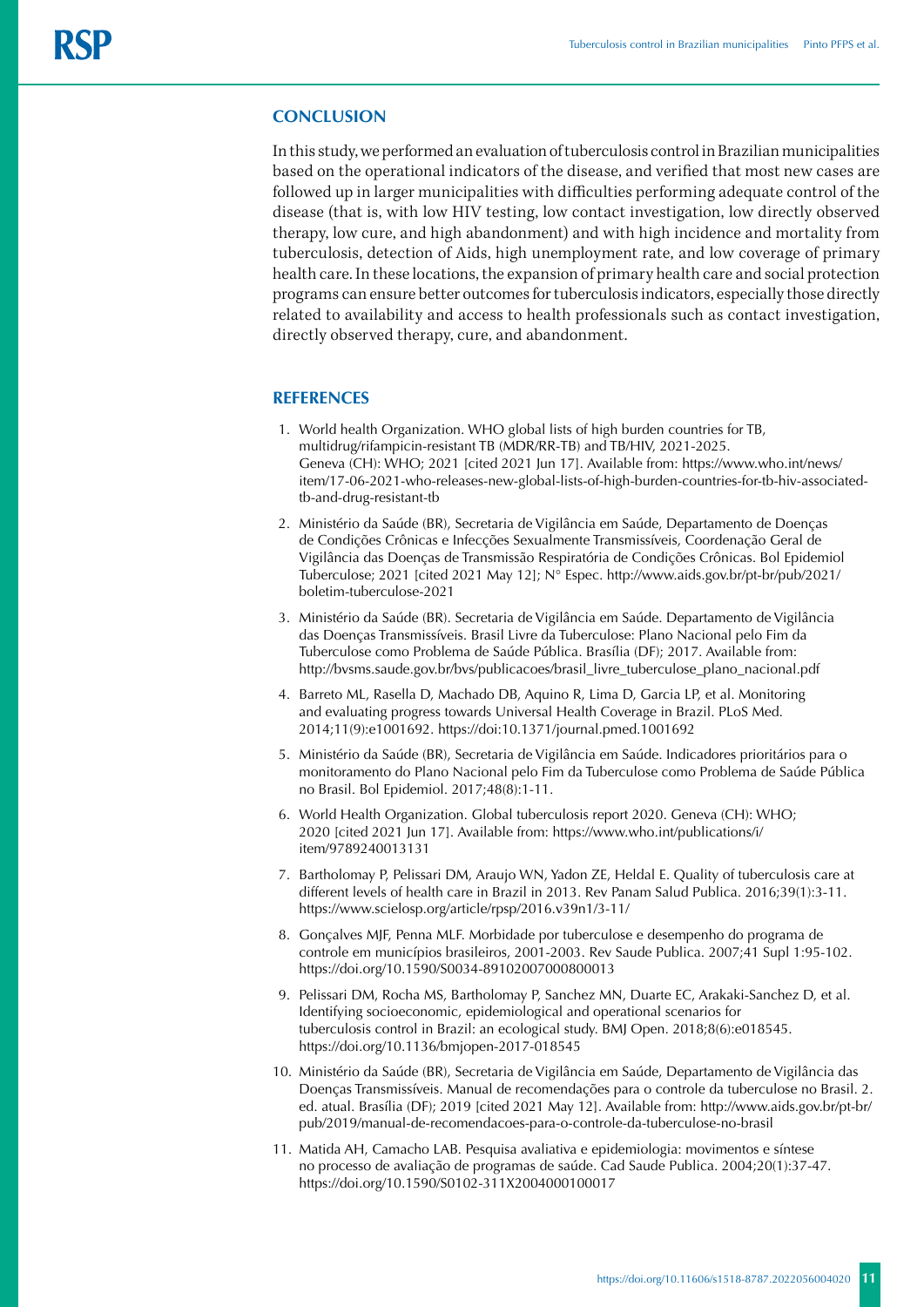- 12. [Pelissari DM, Oliveira PB, Jacobs MG](http://lattes.cnpq.br/6649326645434099), Arakaki-Sanchez D, Anjos DSO, Costa MLS, et al. Oferta de serviços pela atenção básica e detecção da incidência de tuberculose no Brasil. Rev Saude Publica. 2018;52:53. https://doi.org/10.11606/S1518-8787.2018052000131
- 13. Tanaka OY, Drumond Júnior M, Cristo EB, Spedo SM, Pinto NRS. Uso da análise de clusters como ferramenta de apoio à gestão no SUS. Saude Soc. 2015;24(1):34-45. <https://doi.org/10.1590/S0104-12902015000100003>
- 14. Kodinariya TM, Makwana PR. Review on determining number of cluster in K-Means Clustering. Int J Adv Res Comput Sci Manag Stud. 2013 [cited 2021 Jun 24];1(6):90-5. Available from: http://www.ijarcsms.com/docs/paper/volume1/issue6/V1I6-0015.pdf
- 15. Stop TB Partnership. Reaching the United Nations TB Targets. The Paradigm Shift. Global Plan to End TB: 2018-2022. Geneva (CH): Stop TB Partnership; 2019. Available from: http://www.stoptb.org/global/plan/plan1822.asp
- 16. Ministério da Saúde (BR), Secretaria de Vigilância em Saúde, Departamento de Doenças de Condições Crônicas e Infecções Sexualmente Transmissíveis. Bol Epidemiol Tuberculose; 2020 [cited 2021 May 17];Nº Espec. Available from: http://www.aids.gov.br/pt-br/pub/2020/ boletim-epidemiologico-de-turbeculose-2020
- 17. Oberski D. Mixture models: latent profile and latent class analysis. In: Robertson J, Kaptein M, editors. Modern statistical methods for HCI. Cham (CH): Springer; 2016. [\(Human-Computer](about:blank)  [Interaction Series\). https://doi.org/10.1007/978-3-319-26633-6\\_12](about:blank)
- 18. Basham CA, Elias B, Fanning A, Cook C, Orr P. Performance measurement of a Canadian provincial tuberculosis programme: Manitoba, 2008–2012. Int J Tuberc Lung Dis. 2018;22(4):437-43. https://doi.org/10.5588/ijtld.17.0508
- 19. Arakawa T, Magnabosco GT, Andrade RLP, Brunello MEF, Monroe AA, Scatena LM, et al. Programa de controle da tuberculose no contexto municipal: avaliação de desempenho. Rev Saude Publica. 2017;51:23. <https://doi.org/10.1590/S1518-8787.2017051006553>
- 20. Silva GDM, Bartholomay P, Cruz OG, Garcia LP. Avaliação da qualidade dos dados, oportunidade e aceitabilidade da vigilância da tuberculose nas microrregiões do Brasi. Cienc Saude Colet. 2017;22(10):3307-19. <https://doi.org/10.1590/1413-812320172210.18032017>
- 21. Dangisso MH, Datiko DG, Lindtjørn B. Accessibility to tuberculosis control services and tuberculosis programme performance in southern Ethiopia. Glob Health Action. 2015;8(1):29443. https://doi.org/10.3402/gha.v8.29443
- 22. Ministério da Saúde (BR), Secretaria de Vigilância em Saúde, Departamento de Vigilância das Doenças Transmissíveis. Rede de Teste Rápido para Tuberculose no Brasil: primeiro ano da implantação. Brasília (DF); 2015.
- 23. Ibañez N, Rocha JSY, Castro PC, Ribeiro MCSA, Forster AC, Novaes MHD, et al. Avaliação do desempenho da atenção básica no Estado de São Paulo. Cienc Saude Colet. 2006;11(3);683-703. <https://doi.org/10.1590/S1413-81232006000300016>
- 24. Cardozo-Gonzales RI, Palha PF, Harter J, Alarcon E, Lima LM, Tomberg JO. Avaliação das ações de detecção de casos de tuberculose na atenção primária. Rev Eletron Enfermagem. 2015;17(4):1-8. https://doi.org/10.5216/ree.v17i4.32846
- 25. Arcoverde MAM, Berra TZ, Alves LS, Santos DT, Belchior AS, Ramos ACV, et al. How do social-economic differences in urban areas affect tuberculosis mortality in a city in the tri-border region of Brazil, Paraguay and Argentina. BMC Public Health. 2018;18:795. <https://doi.org/10.1186/s12889-018-5623-2>
- 26. Maciel EMGS, Amancio JS, Castro DB, Braga JU. Social determinants of pulmonary tuberculosis treatment non-adherence in Rio de Janeiro, Brazil. 2018. PLoS On. 2018;13(1):e0190578.<https://doi.org/10e.1371/journal.pone.0190578>
- 27. Ezeh A, Oyebode O, Satterthwaite D, Chen YF, Ndugwa R, Sartori J, et al. The history, geography, and sociology of slums and the health problems of people who live in slums. Lancet. 2017;389(10068):547-58. https://doi.org/10.1016/ S0140-6736(16)31650-6
- 28. [Lönnroth](https://pubmed.ncbi.nlm.nih.gov/?sort=date&term=L%C3%B6nnroth+K&cauthor_id=19394122) K, Jaramillo E, Williams BG, Dye C, Raviglione M. Drivers of tuberculosis epidemics: the role of risk factors and social determinants. Soc Sci Med. 2009;68(12):2240-6. https://doi.org/10.1016/j.socscimed.2009.03.041